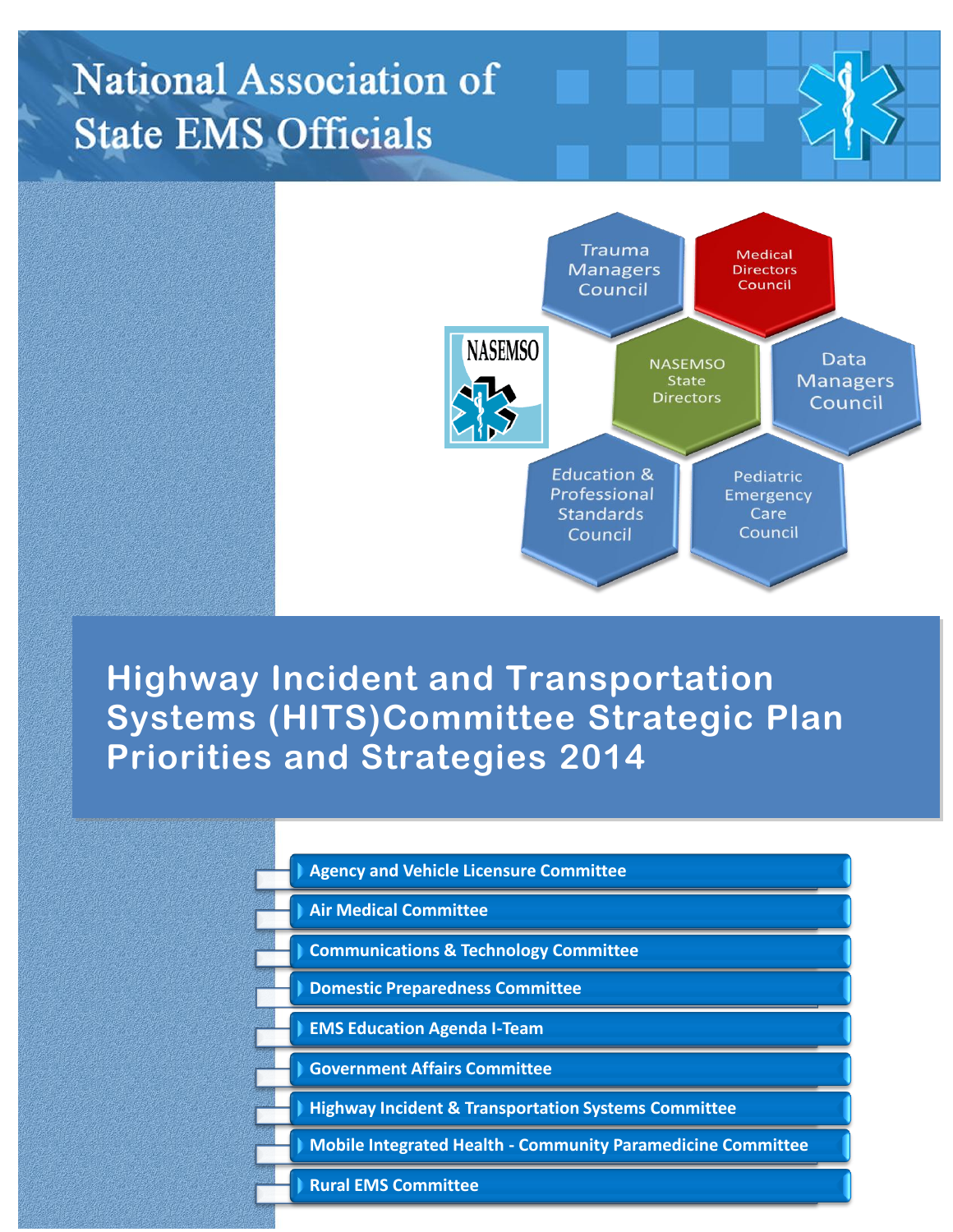

*The role of the Highway Incident and Transportation Systems (HITS) Committee is to:*

*Engage NASEMSO on highway safety issues relevant to EMS*

*Collaborate with highway safety partners to promote their understanding of EMS and to identify opportunities for cooperative efforts to reduce injuries and save lives*

*Provide input to the NASEMSO Board of Directors on highway safety concerns*

#### *NASEMSO strategy and planning are categorized under three strategic goals:*

Leadership refers to the role of state EMS offices as "lead agencies" for EMS as well as thoughtful leaders in public policy development.

*Systems Development* refers to the role of state EMS offices in the development of effective systems of emergency medical care.

*Performance Improvement* is the process of continually reviewing, assessing and refining practices to improve outcomes.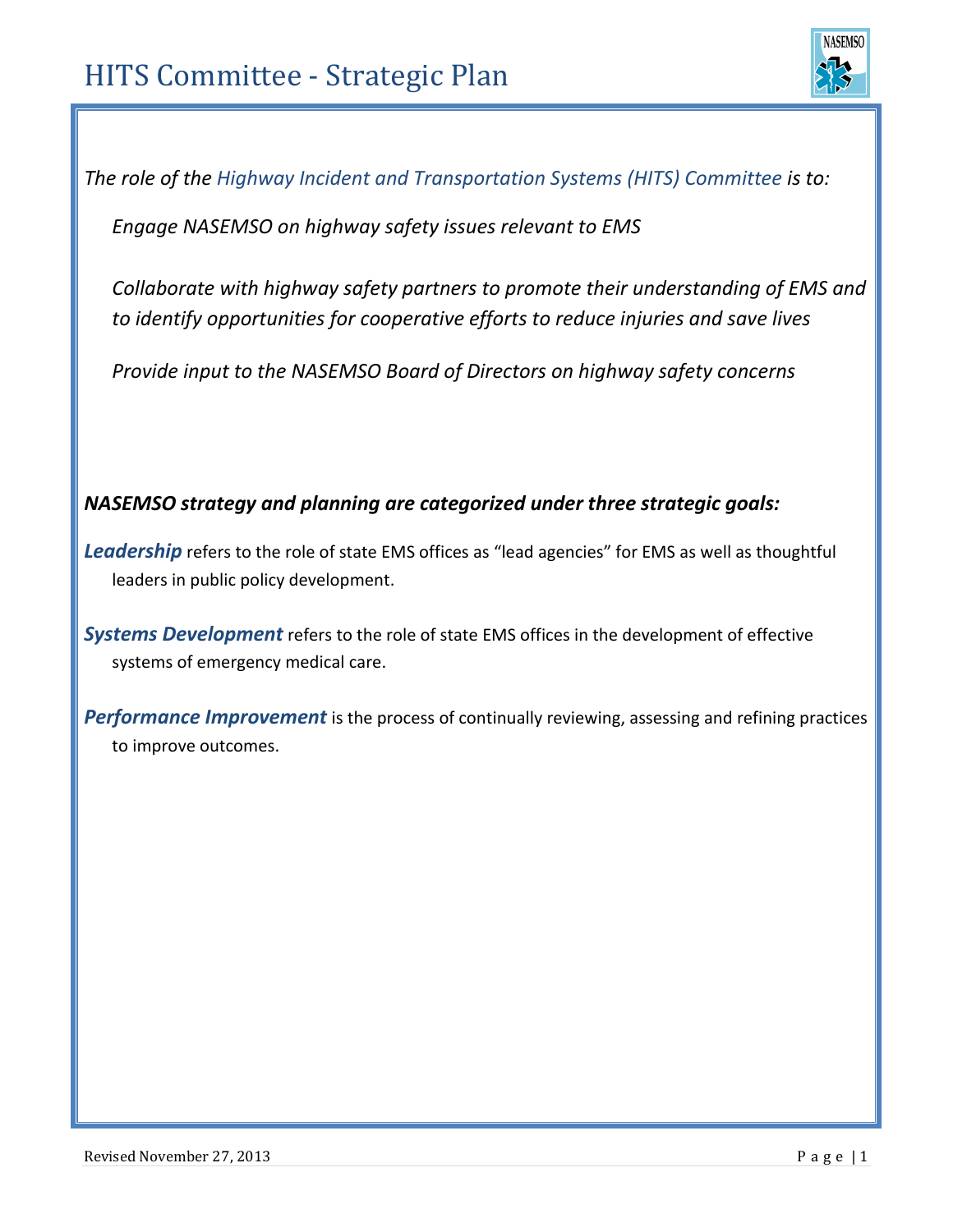

### *NASEMSO strategy and planning under:*

*Leadership* - the role of state EMS offices as "lead agencies" for EMS as well as thoughtful leaders in public policy development.

The EMS community looks to state EMS offices for guidance and approval, as well as regulation and licensure. NASEMSO works to support EMS officials nationwide in understanding and implementing processes that improve EMS practices and patient outcomes.

## *Leadership Strategic Priorities 2014*

**The HITS Committee supports leadership through the following activities:**

- o Promote collaboration between state EMS officials and state highway safety officials through a variety of activities, including education, exposure to opportunities for partnership and continued emphasis on the importance of building alliances. (SP1)
- o Develop and promote collaborative relationships with national highway safetyrelated organizations and federal partners. (SP2)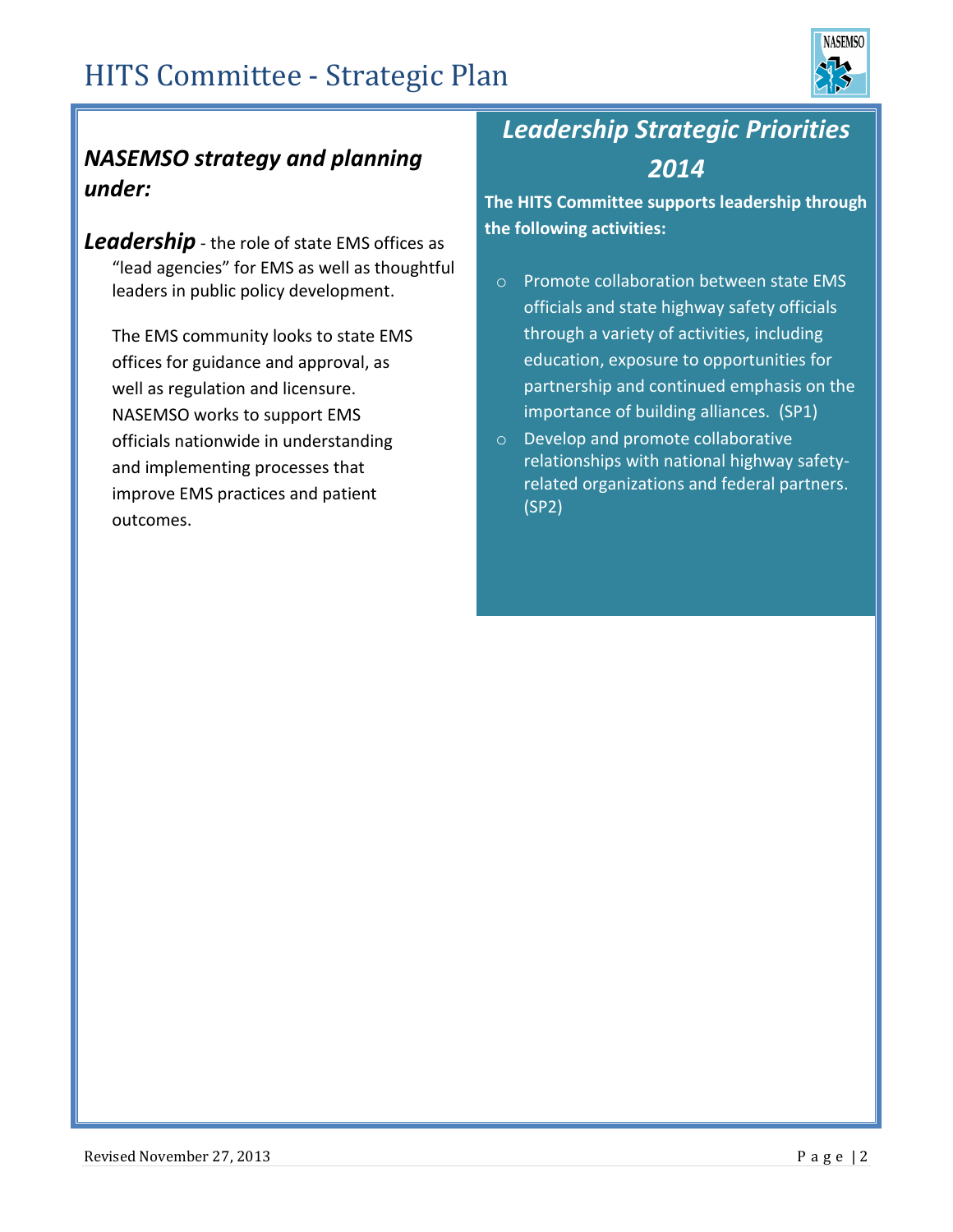

### *NASEMSO strategy and planning under:*

*Systems Development* - the role of state EMS offices in the development of effective systems of emergency medical care.

The growing national awareness of the importance of coordinated systems of care places NASEMSO squarely in a leadership role, demonstrating the need for state offices to coordinate the disparate functions that support effective systems.

## *System Development Strategic Priorities 2014*

**The HITS Committee supports system development through the following activities:**

o Continue the development and rollout of the EMS Incident Response Readiness Assessment (EIRRA) and Model Inventory of Emergency Care Elements (MIECE). (SP3)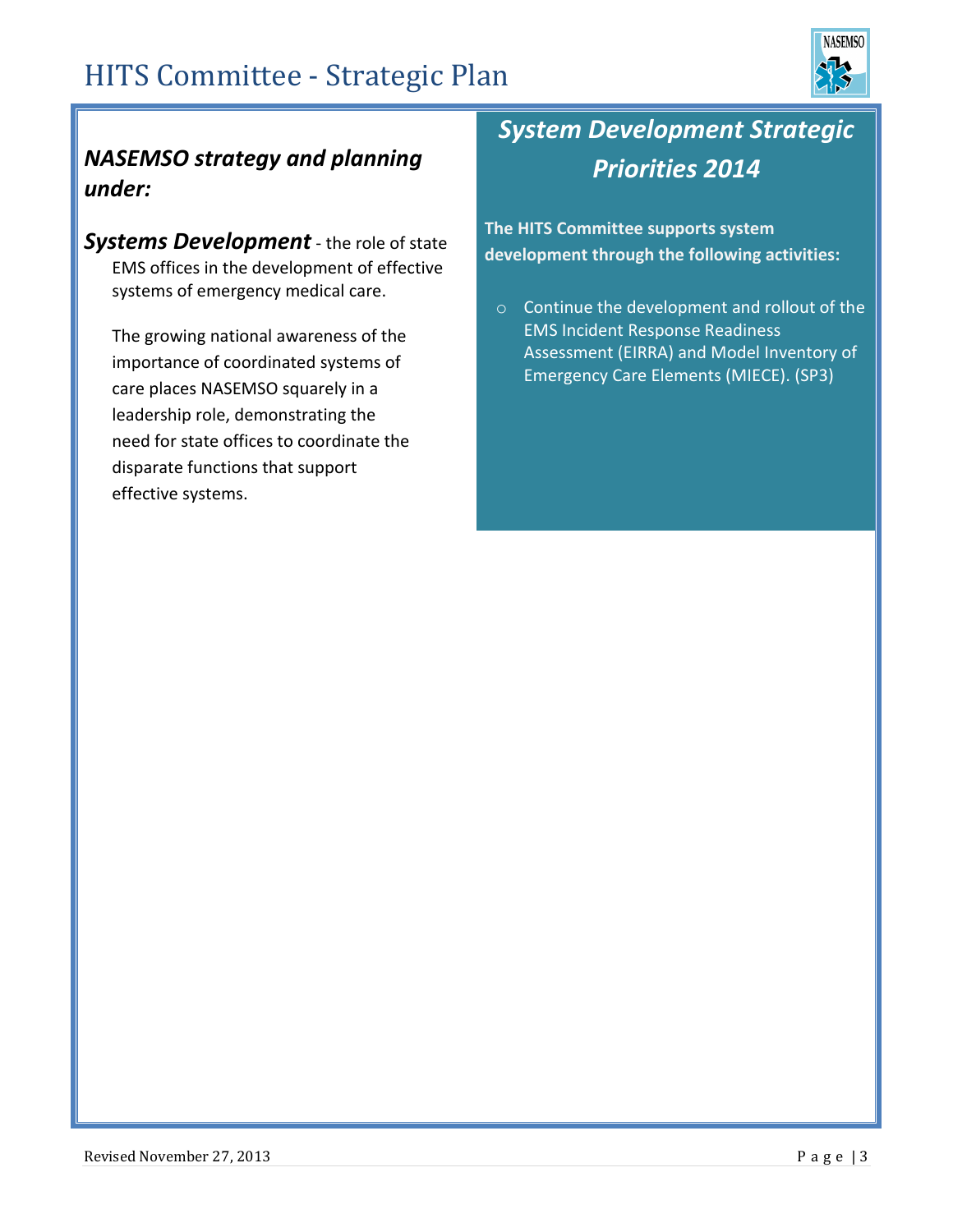

### *NASEMSO strategy and planning under:*

### *Performance Improvement (PI)* - the

process of continually reviewing, assessing and refining practices to improve outcomes.

The steps of developing an effective cycle of collecting high quality data, reviewing it in proven multidisciplinary processes, identifying strategies to implement needed changes and communicating them to all stakeholders are the keys to PI success and improving patient outcomes.

## *Performance Improvement Strategic Priorities 2014*

**The HITS Committee supports Performance Improvement through the following activities**:

o Assess and promote effective state EMS office involvement with state Traffic Records Coordination Committees and support data linkage efforts between both entities. (SP4)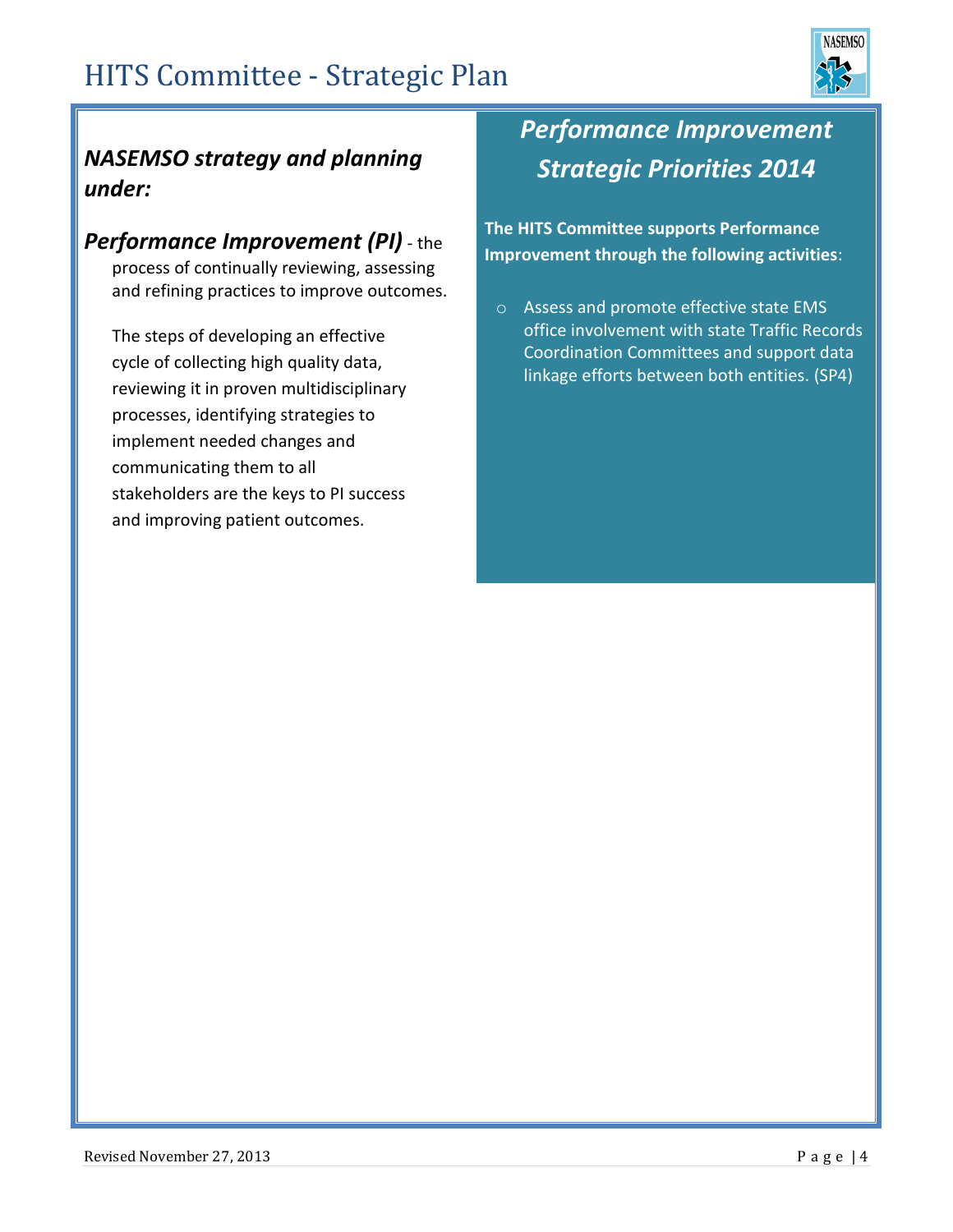

#### **Strategic Priority 1**

Promote collaboration between state EMS officials and state highway safety officials through a variety of activities, including education, exposure to opportunities for partnership and continued emphasis on the importance of building alliances.

#### *CAP 1, Task 4: Enhance the use of NASEMSO Specialty Councils and Committees within the organization.*

**Description of the objective and expected outcome**: Effective working relationships between state offices of EMS and highway safety will benefit the public, as mechanisms, policies and programs are developed to improve the safety of people on the highways.

| <b>Activity</b>                              | Lead                | <b>Timeline</b> | <b>Status</b> |
|----------------------------------------------|---------------------|-----------------|---------------|
| Activity 1.1 - Conduct session at Annual     | Mary Hedges to      | October 2014    |               |
| Meeting on effective collaboration with      | arrange             |                 |               |
| highway safety counterparts.                 |                     |                 |               |
| Activity 1.2 - Identify and promote examples | Keith Wages,        | Ongoing         |               |
| of effective partnerships between state EMS  | Mary Hedges,        |                 |               |
| officials and their highway safety           | <b>HITS</b> members |                 |               |
| counterparts.                                |                     |                 |               |
| Activity 1.3 - Feature presentations at bi-  | Keith Wages,        | Ongoing         |               |
| monthly HITS Committee meetings about        | Mary Hedges,        |                 |               |
| successful state collaboration examples.     | <b>HITS members</b> |                 |               |

| Date | activity                     | who | <b>Notes</b> |
|------|------------------------------|-----|--------------|
|      | -1<br>ᆠᆞᆠ                    |     |              |
|      | $\mathbf{\Gamma}$<br><b></b> |     |              |
|      | 1 <sub>2</sub><br>∸∙         |     |              |
|      |                              |     |              |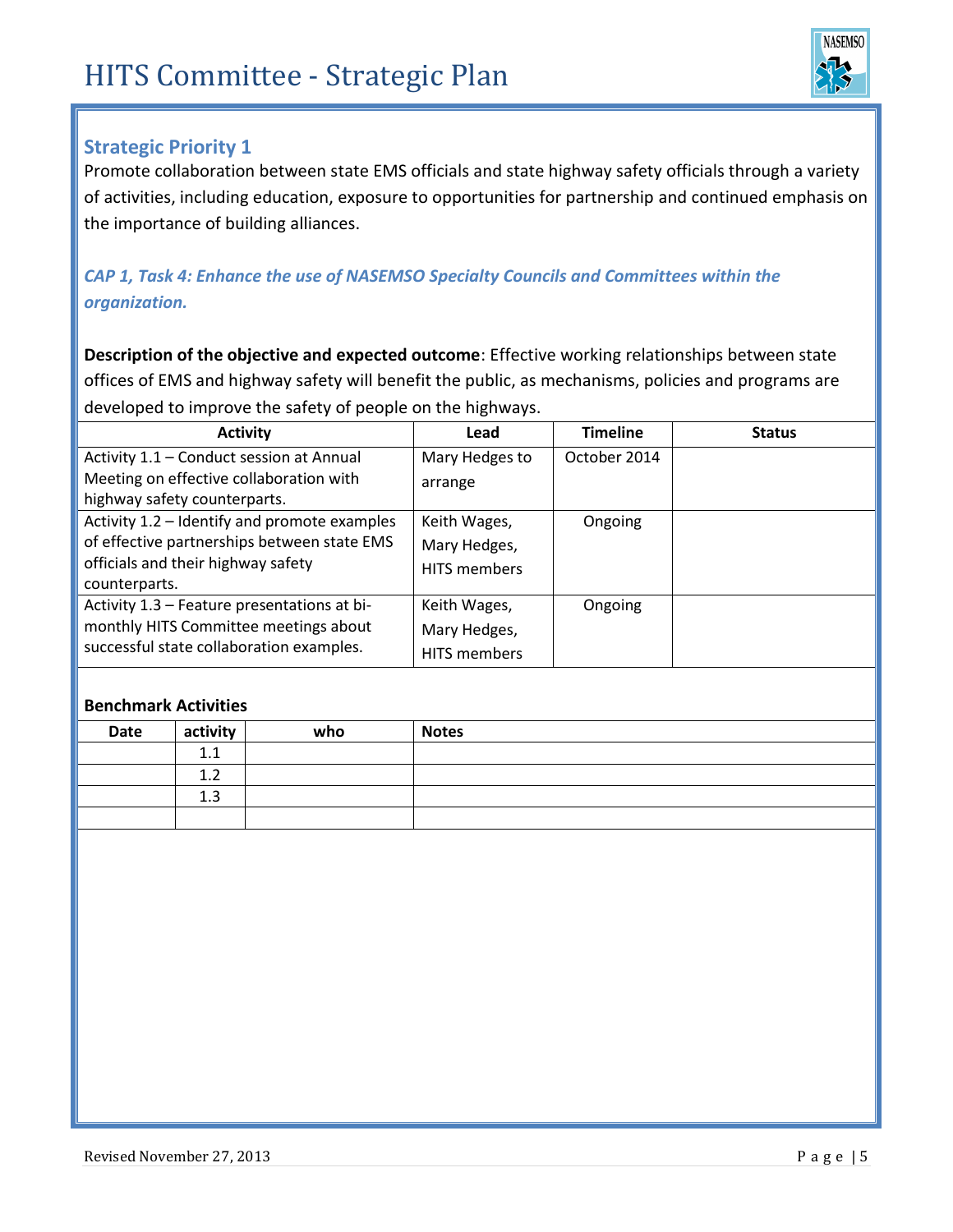

#### **Strategic Priority 2**

Develop and promote collaborative relationships with national highway safety-related organizations and federal partners.

#### *CAP 1, Task 5: Expand Outreach and Relationships*

**Description of the objective and expected outcome:** Collaboration with national organizations and federal partners will enhance mutual understanding and maximize opportunities for building programs and projects which are important to both EMS and highway safety interests.

| <b>Activity</b>                               | Lead              | <b>Timeline</b> | <b>Status</b> |
|-----------------------------------------------|-------------------|-----------------|---------------|
| Activity 2.1 - Ensure NASEMSO involvement     | Keith Wages, Dia  | Ongoing         |               |
| in projects, committees and activities of     | Gainor, Mary      |                 |               |
| related national organizations (AASHTO,       | <b>Hedges</b>     |                 |               |
| NCHRP Panels, etc.)                           |                   |                 |               |
| Activity 2.2 - Invite federal partners and    | Dia Gainor, Mary  | March and       |               |
| highway safety organizational representatives | Hedges            | October 2014    |               |
| to speak and participate in Mid-Year and      |                   |                 |               |
| Annual Meetings.                              |                   |                 |               |
| Activity 2.3 – Promote participation in and   | Dia Gainor, Keith | Ongoing         |               |
| presentations at national meetings of partner | Wages, Mary       |                 |               |
| organizations to build and enhance            | <b>Hedges</b>     |                 |               |
| collaborative relationships. Identify, in     |                   |                 |               |
| coordination with NHTSA Office of EMS, new    |                   |                 |               |
| committees and organizations requiring        |                   |                 |               |
| NASEMSO representation within the U.S.        |                   |                 |               |
| Department of Transportation. Assign liaisons |                   |                 |               |
| and provide travel support. (Task 5-D, CAP 1) |                   |                 |               |

| <b>Date</b> | activity                              | who | <b>Notes</b> |
|-------------|---------------------------------------|-----|--------------|
|             | $\overline{\phantom{a}}$<br>$\sim$ .1 |     |              |
|             | ົ<br>ے ۔                              |     |              |
|             | າາ<br>د.ء                             |     |              |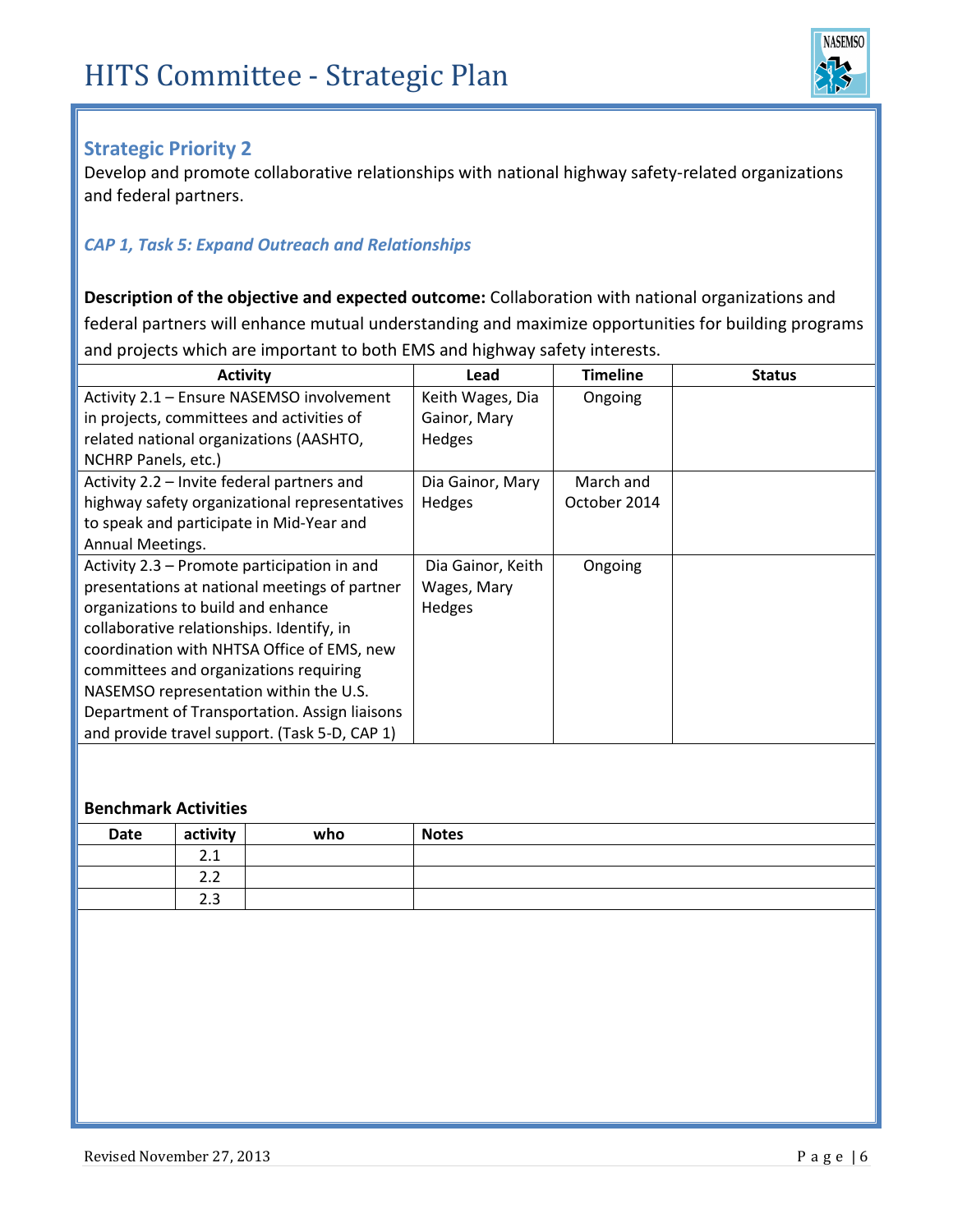

#### **Strategic Priority 3**

Continue the development and rollout of the EMS Incident Response Readiness Assessment (EIRRA) and Model Inventory of Emergency Care Elements (MIECE).

#### *CAP 1, Task 9: Provide leadership to improve the care and treatment of crash patients, with particular attention to rural and remote areas.*

**Description of the objective and expected outcome**: By promoting awareness of EIRRA and further development of MIECE, the HITS Committee can call attention to the importance of EMS preparedness in the reduction of highway safety fatalities.

| <b>Activity</b>                                   | Lead             | <b>Timeline</b> | <b>Status</b> |
|---------------------------------------------------|------------------|-----------------|---------------|
| Activity 3.1 - Develop an action plan for         | Dia Gainor, Mary | 10 months       |               |
| development of specific metrics associated        | Hedges, Keith    |                 |               |
| with resources outlined in the Model of           | <b>Wages</b>     |                 |               |
| <b>Emergency Care Elements (MIECE) consistent</b> |                  |                 |               |
| with methods and lessons learned from the         |                  |                 |               |
| Model Inventory of Roadway Elements and           |                  |                 |               |
| MMUCC revision projects. (Task 9-A, Cap 1)        |                  |                 |               |
| Activity 3.2 - Promote awareness of highway       | Mary Hedges,     | Ongoing         |               |
| mass casualty response tools such as EIRRA.       | Keith Wages      |                 |               |
| (Task 9-B, Cap 1)                                 |                  |                 |               |
|                                                   |                  |                 |               |

| date | activity             | who | <b>Notes</b> |
|------|----------------------|-----|--------------|
|      | $^{\circ}$ 1<br>J.T  |     |              |
|      | $\sim$ $\sim$<br>ے.د |     |              |
|      |                      |     |              |